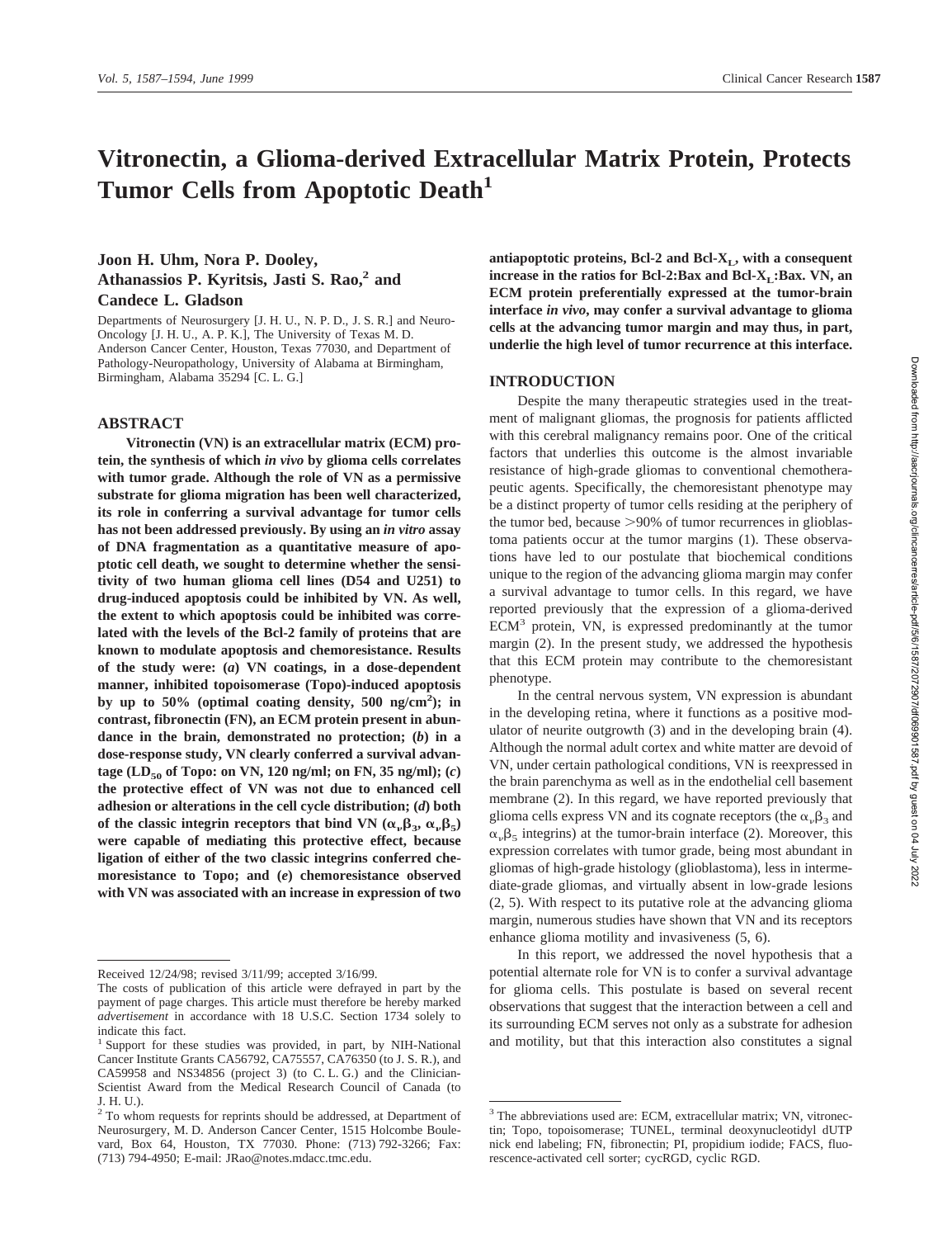that inhibits apoptotic cell death (7). With respect to VN, its role as a cell survival factor has been illustrated in endothelial cells, in which ligation of the VN receptor  $(\alpha_{V}\beta_{3})$  integrin) dramatically inhibits apoptotic death, whereas antagonism of this receptor is lethal (8). In the present study, we used an *in vitro* model in which glioma cells were treated with the Topo I inhibitor, topotecan, an agent known to cause apoptotic death of these cells, to determine what effect the presence of VN would have on drug-induced programmed cell death as well as on the expression of the Bcl-2 family of antiapoptotic proteins.

# **MATERIALS AND METHODS**

**Cell Culture.** Glioma cells were regularly passaged with buffered 0.05% trypsin/0.5 mm EDTA and maintained in plastic tissue culture flask (Falcon, Bedford, MA) with F-12 medium supplemented with antibiotics (penicillin/streptomycin); incubators were set at 37 $\mathrm{^{\circ}C}$  with 5%  $\mathrm{CO}_{2}$ . Although cell cultures were maintained in medium containing 10% fetal bovine serum, all experiments were performed under serum-free conditions, because serum contains several ECM proteins, including FN and VN. Serum-free medium was supplemented with ITS (insulin, transferrin, selenium; Life Technologies, Inc., Rockville, MD), a standard additive for cells grown in serum-free conditions.

**Coating with ECM and Anti-Integrin Antibodies.** Tissue culture plastic surfaces were coated with either human FN or VN (Life Technologies, Inc.) to a surface concentration of  $0-500$  ng/cm<sup>2</sup> with modifications of methods reported previously (9). FN was chosen as a control ECM protein, because it is recognized as a ligand by a different integrin receptor. Both VN and FN localize to the focal adhesion sites in glioma cells *in vitro* and are equipotent as substrates for glioma cell adhesion and migration (6). Moreover, both FN and VN receptors have been shown to inhibit apoptosis of endothelial cells (7, 8). An important difference, however, is that VN is expressed to a greater extent by glioma cells *in vivo* (2, 5) and as such may mediate a function that is distinct from FN, such as chemoresistance. Topotecan, a Topo I inhibitor, was chosen as a chemotherapeutic stressor, because it is known to cause programmed cell death in glioma cells and the doses of Topo necessary to achieve apoptotic cell death have been well established (10). Thus, whether VN was capable of altering the sensitivity to topotecan-induced apoptosis constituted the primary area of focus in this study. In this report, we compared the effect of plating glioblastoma cell lines on VN or FN in the presence of a chemotherapeutic agent and determined the extent of apoptosis with an *in vitro* assay of DNA fragmentation.

For apoptosis experiments,  $100 \mu l$  of ECM solutions diluted in PBS were aliquoted into the chambers (LabTek/NUNC, Rochester, NY), left at room temperature for 2 h, and incubated with 0.1% BSA in PBS for 30 min at 37°C to block noncoated areas of plastic with interspersed PBS washes. Chamber slides were then air-dried and used immediately. For immunoblot- and cell surface-labeling experiments, 100-mm dishes (Falcon) were coated with FN or VN (Life Technologies, Inc., Rockville, MD) at 500 ng/cm<sup>2</sup> by incubating the plates with 8 ml of the ECM proteins diluted in PBS. BSA blocking and washing steps, identical to those used for chamber slide coatings (described above), were then used.

Chamber slides were coated with antibodies capable of ligating specific VN receptors by methods described elsewhere (11). In brief, the slides were pretreated with goat anti-mouse IgG (100  $\mu$ l of 50  $\mu$ g/ml solutions) for 1 h, followed by incubation with 1% BSA for 30 min. Onto slides coated with anti-mouse IgG, the following mouse-derived purified monoclonal antibodies were added (100  $\mu$ l of 20  $\mu$ g/ml solutions; 1 h at room temperature): (*a*) control mouse IgG; (*b*) anti- $\alpha_5\beta_1$ integrin (ligates FN receptor); (*c*) anti- $\alpha_{\mu} \beta_3$  integrin (ligates VN receptor; this antibody is the LM609 clone); or (*d*) anti- $\alpha_{\nu}\beta_{5}$ integrin ( $\alpha_{\nu}\beta_5$  is also a VN-binding receptor). All antibodies were purchased from Chemicon (Temecula, CA). All incubations were performed at room temperature; between each step, the chambers were rinsed three times with PBS. The chambers were allowed to air dry and used immediately for cell seeding.

**Apoptosis Assay.** Cells were seeded onto ECM or antibody-coated chamber slides by the following method: (*a*) flasks of cells grown in the presence of serum were rinsed twice with PBS and harvested in suspension with buffered 2 mm EDTA (trypsin was not used to avoid proteolytic cleavage of cell surface receptors for VN or FN); (*b*) cells were resuspended in serum-free F-12 medium supplemented with ITS (see above), and  $1.5 \times 10^4$  cells in 200 µl were seeded to each chamber; (*c*) after 12 h, cells were treated with topotecan, and 48 h later, they were assayed for apoptosis with an *in situ* method for detecting DNA fragmentation (TUNEL) by methods described previously (12).

In brief, the TUNEL assay was performed by first washing cells in chamber slides with PBS and then fixing them in acetone:methanol (1:1 mixture) for 20 min at  $-20^{\circ}$ C. Cells were then rehydrated for 30 min at room temperature. Each coverslip was then incubated in a humidified chamber at 37°C for 30 min in the following:  $0.5 \mu$ l of TdT enzyme (Promega Corp., Madison, WI), 10  $\mu$ l of 5× TdT reaction buffer, 1  $\mu$ l of biotin-dUTP (Boehringer Mannheim, Indianapolis, IN), and double-distilled  $H_2O$  to make up 50  $\mu$ l total volume. Coverslips were then washed and subsequently incubated in streptavidin conjugated to FITC (1:100 dilution) for another 30 min at 37°C. Cells were washed again in PBS and then incubated for 10 min at room temperature in 10  $\mu$ g/ml PI, which counterstains all nuclei. Coverslips were mounted using glycerol/PBS and visualized by fluorescence microscopy. Apoptotic cells were defined as those cells whose DNA was labeled by TUNEL and that demonstrated other morphological characteristics of apoptosis, including nuclear blebbing and eccentrically displaced and condensed nuclei. To quantitate the percentage of cells demonstrating DNA fragmentation, the number of TUNEL-labeled cells were divided by the number cells counterstained with PI present in five random microscopic fields.

**Treatment with RGD Peptides.** In these experiments, topotecan was not added to the glioma cell cultures; rather, the ability of VN receptor antagonists to independently cause tumor cell apoptosis was assessed. To determine the effect of VN receptor antagonism on cell survival, glioma cells were treated with one of three peptides (Life Technologies, Inc.) used at a concentration of 100 mM: (*a*) cycRGD [G-Pen-G*RGD*SPC (RGD tri-amino acid sequence is italicized)], a peptide that has been shown to selectively antagonize the VN receptor [the VN receptor-inhibitory concentration of  $100 \mu$ M is close to an order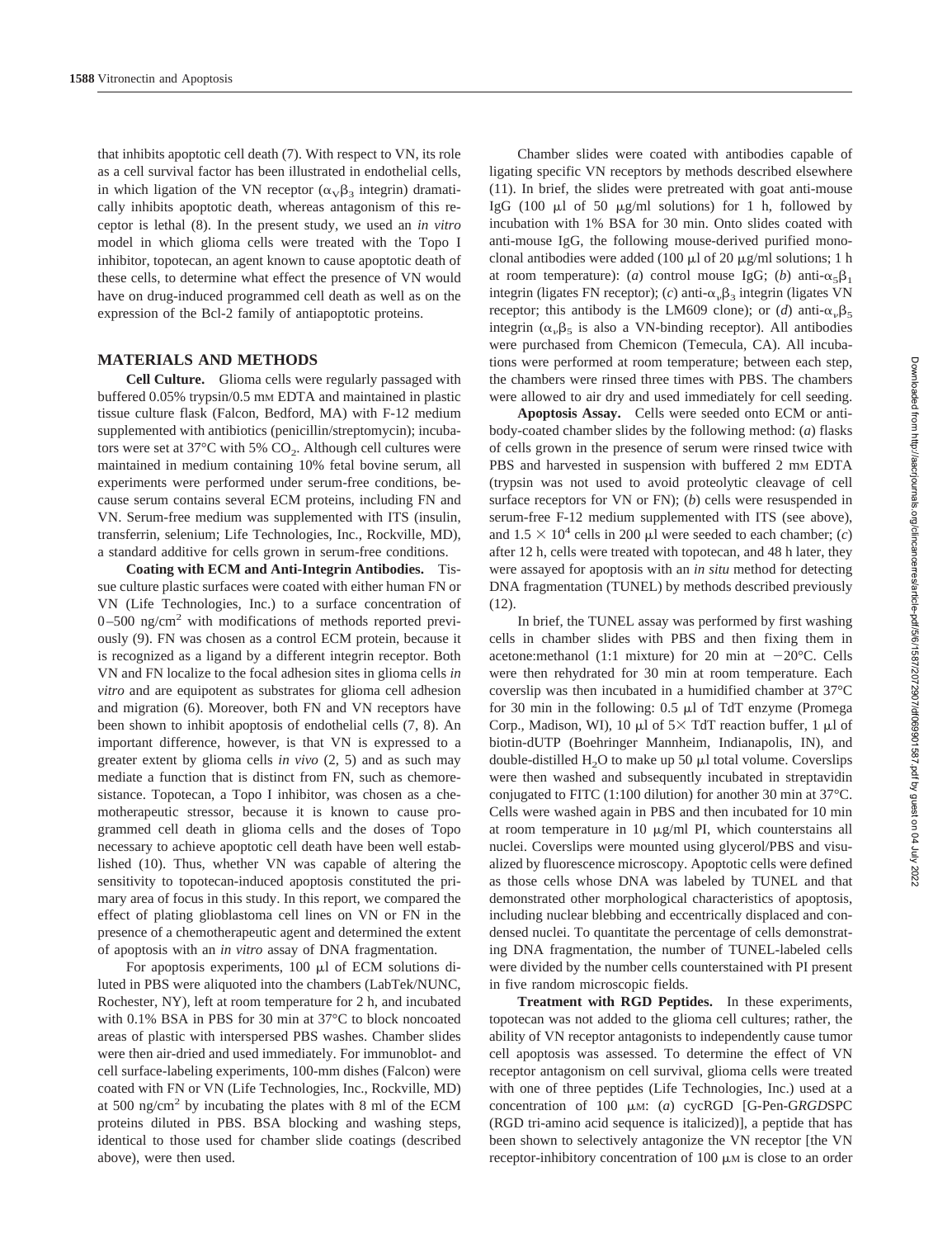of magnitude below the threshold for inhibition of the FN receptor (13)]; (*b*) G*RGD*SP, which typically can inhibit all RGD-mediated integrin interactions (including FN or VN receptor) but is significantly less effective than cycRGD in inhibiting the VN receptor (6, 13); or (*c*) G*RGE*SP, a control peptide that does not interfere with integrins. Cells were suspended medium containing 10% fetal bovine serum, which is a rich source of VN. While in suspension, the cells were treated with peptides for 5 min, following which the mixtures were seeded onto coverslips precoated with FN  $(500 \text{ ng/cm}^2)$ . By this approach, we were able to control for cell adhesion, because cells were seeded onto chamber slides in conditions that would permit adhesion/spreading via either VN, or alternately, FN, a ligand that is as equally adhesive as VN for glioma cells (6). After 48 h, cells were assayed by TUNEL to determine whether peptide treatment influenced susceptibility to apoptosis. To confirm that cell adhesion was not adversely affected in the cycRGD-treated cells, adhesion assays were performed as described previously (6).

**Immunolabeling of Cell Surface Receptors for VN.** All immunolabeling steps were performed with live, nonfixed cells to selectively label cell surface antigens. Glioma cells, plated on 100-mm dishes ( $\sim$ 1  $\times$  10<sup>6</sup> cells/dish) coated previously with 500 ng/cm<sup>2</sup> of FN or VN (serum-free condition; cells were plated for duration of 48 h), were rinsed with PBS and then harvested into suspension with buffered 2 mm EDTA without trypsin. After centrifugation at 1000 rpm in a Sorvall desktop centrifuge at 4°C, the cell pellet was gently resuspended in 1 ml of PBS, followed by addition of either control (mouse IgG) antibody or primary monoclonal antibodies (final concentration,  $1 \mu g/ml$ ) that specifically recognize the native human receptors for VN ( $\alpha_{\nu}\beta_3$  and  $\alpha_{\nu}\beta_5$  integrins) or FN ( $\alpha_5\beta_1$  integrin) in their heterodimeric form (Chemicon). The cells were washed three times with PBS, resuspended in 1 ml of PBS, and then incubated with biotinylated anti-mouse IgG. After three washes, streptavidin-FITC (1:150) was added to the cells. After another three washes, the cell pellet was resuspended in 2% paraformaldehyde and analyzed on an EPICS FACS. All steps were performed using  $Ca^{2+}/Mg^{2+}$ -free PBS.

**Immunoblotting.** Chemiluminescent immunoblot analysis for the expression of Bcl-2, Bcl- $X_L$ , and Bax was performed as described previously (14). Glioma cells were plated onto 100-mm dishes coated with either FN or VN (500 ng/cm<sup>2</sup>) and grown in serum-free conditions as described above (with or without topotecan; see Fig. 4). After 48 h, the cells were washed with PBS and then lysed with ice-cold triple detergent buffer [50 mM Tris (pH 8.0), 150 mM NaCl, 0.1% SDS, 1% NP40, and 0.5% sodium deoxycholate]. After incubation on ice for 1 h, the lysate was centrifuged at  $10,000 \times g$ , and the resultant supernatant was analyzed for protein by the BCA assay (Pierce, Rockford, IL) and then mixed with  $4 \times$  SDS sample buffer. Forty mg of protein were electrophoresed in 15% SDS-polyacrylamide gels, transferred overnight to Immobilon membranes, blocked with 5% milk/PBS, and then incubated with primary monoclonal antibodies diluted in 5% skim milk/PBS for 2 h at room temperature. Primary antibodies consisted of anti-Bcl-2 [mouse anti-human Bcl-2,  $1 \mu g/ml$  (Oncogene Research, Cambridge, MA)], anti-Bcl-X<sub>L</sub> [rabbit anti-Bcl-X<sub>L/S</sub> (Santa Cruz; Santa Cruz, CA), which recognizes both Bcl-X<sub>L</sub> ( $M_r$ 

29,000) or Bcl- $X_s$  ( $M_r$  19,000)] and anti-Bax [rabbit anti-human Bax, 0.3 58 g/ml (Santa Cruz; Santa Cruz, CA)]. Secondary antibodies (goat-derived) conjugated to horseradish peroxidase (Amersham, Piscataway, NJ) were used at 1:1000 dilution (1 h at room temperature), after which the membranes were exposed to horseradish peroxidase substrate (Blaze substrate; Pierce) for 5 min. Chemiluminescent signals were developed with Hyperfilm and quantitated using a Personal Densitometer (Molecular Dynamics, Sunnyvale, CA).

# **RESULTS**

**VN Confers Resistance to Drug-induced Apoptosis.** In the first series of experiments, glioma cells were plated on increasing concentrations of ECM coatings and subsequently treated with 20 ng/ml of topotecan, a dose that has been shown to be attainable in the cerebrospinal fluid (15) and associated with induction of apoptosis in both U251 and D54 glioma cells (10). An ECM coating concentration of 500 ng/cm<sup>2</sup> was demonstrated to be optimal in dose-response studies; VN concentrations above this level (*i.e.*,  $750-1000$  ng/cm<sup>2</sup>) were associated with diminished cell survival (data not shown).

As illustrated in the micrographs of Fig. 1, the number of U251 cells that were positively labeled with the TUNEL technique in the presence of topotecan was significantly reduced in the population seeded on VN as compared with those seeded on FN at coatings of 500 ng/cm<sup>2</sup>. For both U251 and D54 cells, the antiapoptotic effect of VN was dose dependent, with an inhibition of apoptosis of up to 50% on a 500 ng/cm<sup>2</sup> coating of VN, whereas in contrast, cells plated on FN, even at 500 ng/cm<sup>2</sup>, fared no better than those seeded onto plates with no ECM coating (Fig. 1, *middle* and *bottom panels*). Similarly, when glioma cells were plated on a fixed ECM coating concentration of 500 ng/cm<sup>2</sup> but treated with escalating doses of topotecan, the proportion of cells manifesting apoptotic features at each dose of drug was significantly less in the VN-plated cells (Fig. 2, *row A*). For U251 cells, the median lethal dose  $(LD_{50})$  on VN was  $\sim$ 130 ng/ml of topotecan, almost 4-fold higher than the LD<sub>50</sub> on FN (35 ng/ml).

The superiority of VN over FN with regards to protection from drug-induced cell death was not a result of differences in cell adhesion on the two substrates. Moreover, because the inhibition of DNA replication by topotecan is S-phase specific, we evaluated the glioma cells by PI FACS to determine whether the protective effect of VN was associated with exit from cell cycle; no such alterations were noted (data not shown).

**Cell Surface Integrin Receptors for VN Are Capable of Conferring Protection for Apoptosis.** Although the data illustrated in Fig. 1 suggest a role for VN in enhancing the survival of glioma cells, they do not confirm that this effect is mediated by ligation receptors capable of binding VN, which include the  $\alpha_{\rm V}\beta_3$  and  $\alpha_{\rm V}\beta_5$  integrins as well as the receptor for urokinase (urokinase plasminogen activator receptor; Ref. 16). To address this issue, we targeted the integrins  $\alpha_{\rm v}\beta_3$  and  $\alpha_{\rm v}\beta_5$ , because they have been shown previously to play an important role in endothelial cell survival (8), using integrin-specific antibodies immobilized on culture dishes to determine whether the ligation of these integrins may confer enhanced survival to glioma cells. Cells were plated onto chamber slides coated with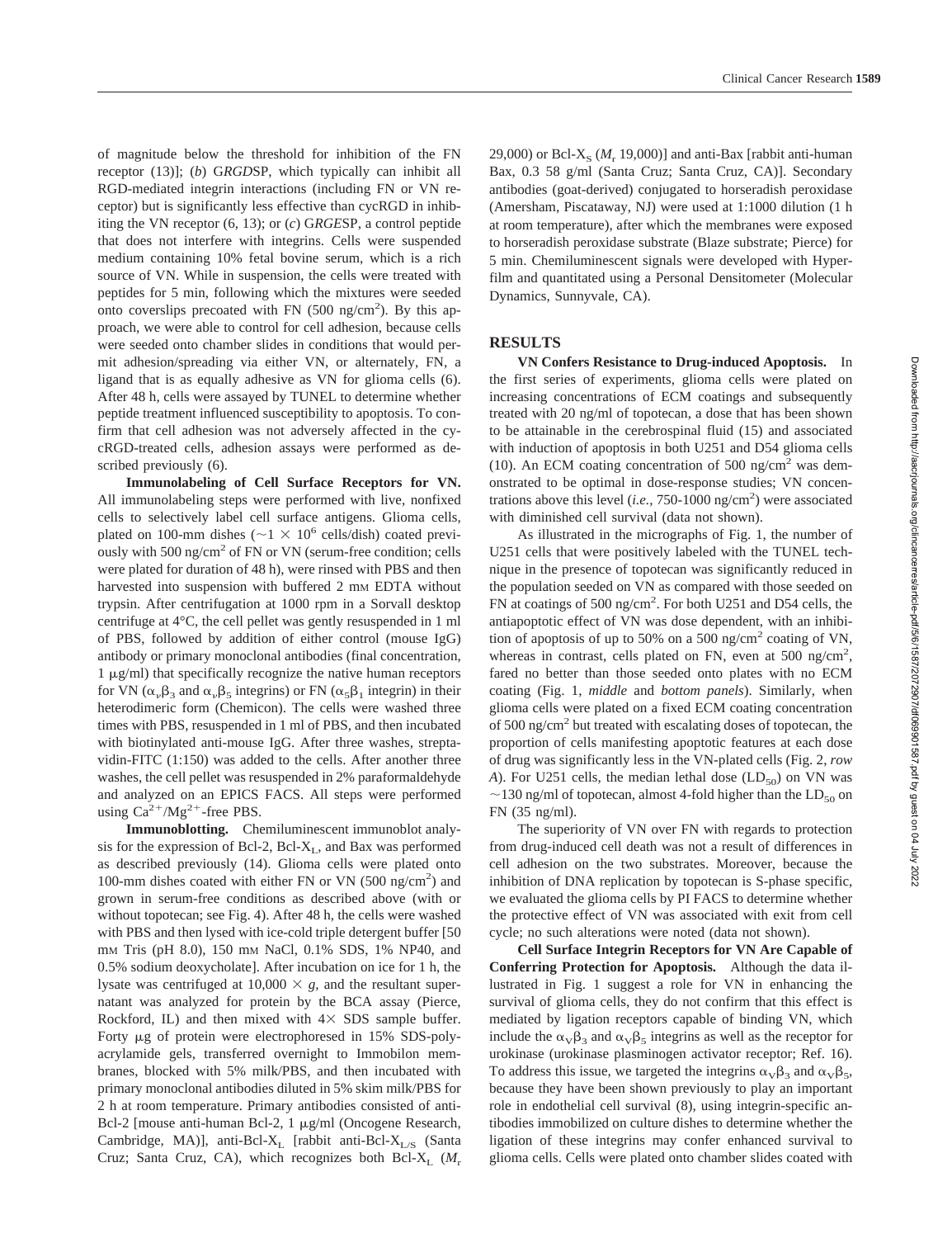

*Fig. 1* VN protects glioma cells from drug-induced apoptosis in a dose-dependent manner. Glioma cells were seeded onto either FN or VN coatings and treated with topotecan (20 ng/ ml). *Top panel,* glioma cells were assayed for DNA fragmentation using an *in situ* TUNEL technique. TUNEL labeling nuclei (small, bright nuclei marked by *arrows*) were first photographed, followed by double exposure for the background of PIlabeled nuclei (nonapoptotic, large oval nuclei). In addition to labeling by TUNEL, apoptotic nuclei tended to be smaller, fragmented, and eccentrically placed. Compared with the numerous TUNEL-positive cells on the FN substrate, relatively few cells were labeled with TUNEL on the VN substrate. *Middle* and *bottom panels,* a dose-dependent reduction in apoptosis was observed with both glioma cell lines plated on VN. In contrast, FN, even at high coating concentrations, had no significant effect on druginduced apoptosis. All experiments were performed in triplicate; values are expressed as means; *bars,* SE.

monoclonal antibodies specifically directed toward the FN receptor ( $\alpha_5\beta_1$  integrin) or the two VN receptors ( $\alpha_\nu\beta_3$  or  $\alpha_\nu\beta_5$ integrins) and then treated with a fixed dose of topotecan (20 ng/ml; Fig. 2, *row B*). Although both cell lines were confirmed to express the  $\alpha_5\beta_1$  integrin (FN receptor) by immunofluorescence (data not shown), the antibody to the FN receptor produced only a marginal reduction in apoptosis in U251 cells,

while demonstrating no significant effect in D54 glioma cells (Fig. 2, *row B*). This observation was in sharp contrast to U251 cells plated on either of the VN receptor antibodies (anti- $\alpha_{\nu}\beta_3$  or anti- $\alpha_n\beta_5$ ), where the proportion of apoptotic cells was reduced by  $>75\%$  compared to cells seeded onto control IgG. Similarly, D54 cells seeded onto the anti- $\alpha_V\beta_5$  antibody coating, but not the anti- $\alpha_{\nu}\beta_3$  antibody coating, were protected from apoptosis.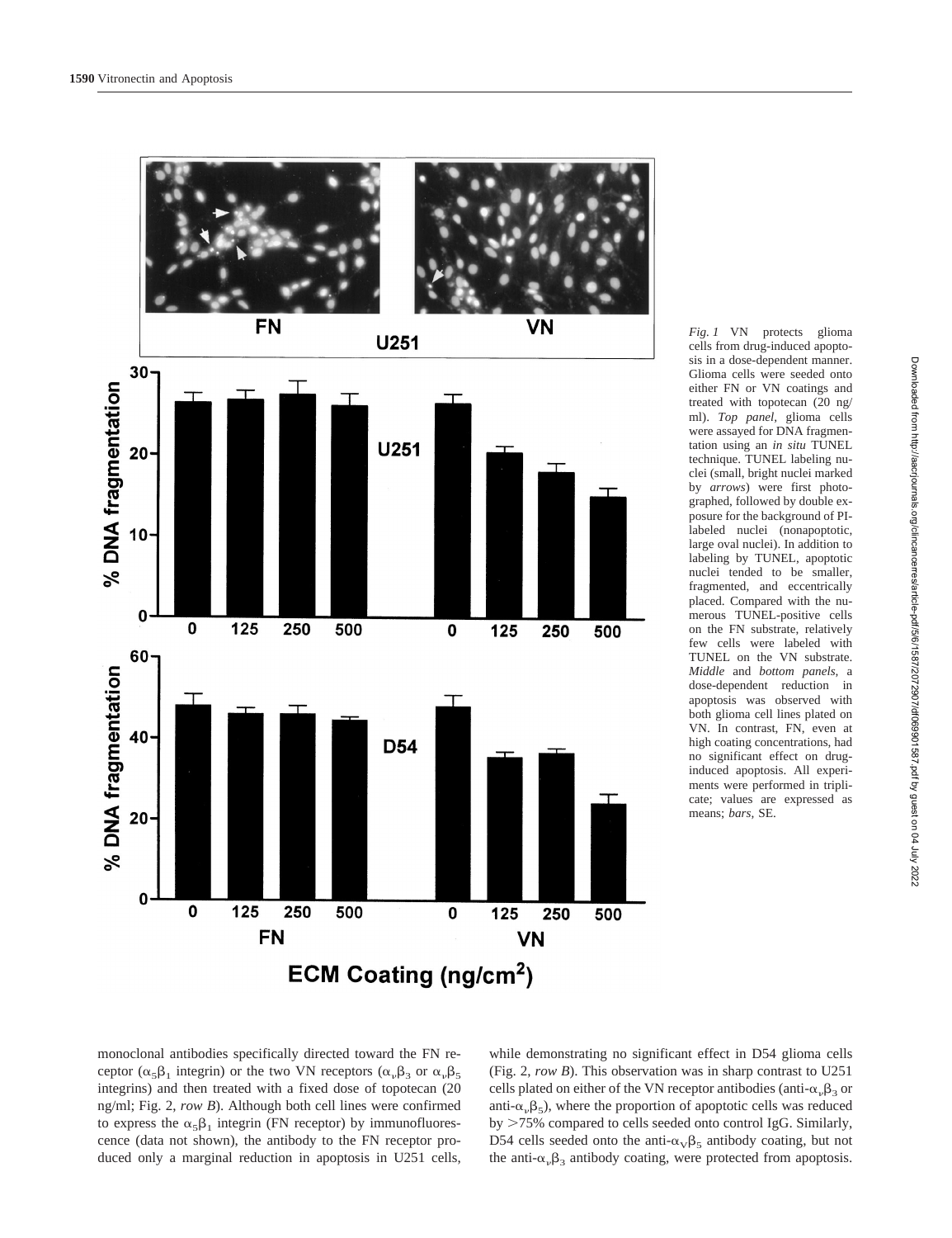*Fig. 2* The protective effect of VN is mediated by its cell surface receptors. *A,* U251 and D54 cells were plated onto chamber slides coated with 500 ng/cm<sup>2</sup> of either FN or VN and subsequently treated with increasing doses of topotecan. For both cell lines, a significantly lower proportion of VN-plated cells manifested evidence of apoptosis than did FN-plated cells. *B* and *C,* U251 and D54 cells were plated onto chamber slides coated with either mouse IgG (control) or monoclonal antibodies that ligate the FN receptor (*FNR*,  $\alpha_5\beta_1$ ) or the VN receptors (*VNR*;  $\alpha_{\nu}\beta_3$  or  $\alpha_{\nu}\beta_5$ integrins) and then exposed to 20 ng/ml of topotecan. Although both VN receptor antibodies conferred protection against apoptosis for U251 cells, only the  $\alpha_V\beta_5$  antibody coating was protective for D54 cells (*B*). The reason for this difference is demonstrated in *C,* in which cell surface immunolabeling assessed by FACS revealed that U251 cells express both VN receptors, whereas only the  $\alpha_{\rm V}\beta_5$ subtype is expressed by D54 cells [FACS data pertain to VNplated cells (500 ng/cm<sup>2</sup>); similar results were observed with FN-plated cells (data not shown)]. All experiments were performed in triplicates, and values are expressed as means; *bars,* SE.



This enhanced cell survival on the immobilized antibody coatings corresponded to the expression of the respective cell surface integrins as determined by FACS; although U251 immunolabeled for both cell surface VN receptors, D54 was positive for only the  $\alpha_{\nu} \beta_5$  integrin (Fig. 2, *row C*). Taken together, these results suggest that either of the two classic VN receptors is capable of mediating protection against apoptosis in glioma cells.

**Inhibition of the Receptors for VN Leads to Increased Cell Death.** To further corroborate a role for VN and VN receptors in enhancing glioma survival, a specific RGD peptide (cycRGD) was used to selectively antagonize the VN receptor. It is important to note that in contrast to previous experiments illustrated in Figs. 1 and 2, these experiments with VN receptor antagonistic RGD peptides (Fig. 3) were performed in the absence of topotecan. As illustrated in Fig. 3, both U251 and D54 glioma cells underwent increased apoptosis in response to treatment with cycRGD during adhesion to coverslips coated with FN and VN; the standard linear RGD peptide had no significant effect compared with the control RGE peptide treatment. At 100  $\mu$ M, the cycRGD peptide is a relatively selective antagonist of

VN receptors (Ref. 13; the threshold concentration required for inhibiting the FN receptor is close to an order of magnitude greater), whereas the linear RGD peptide at this concentration is significantly less effective as an inhibitor of the VN receptor integrin compared with cycRGD (6, 13). Thus, the specific antagonism of the VN receptor was associated with an increase in cell death.

**VN Coatings Lead to Increased Expression of Two Antiapoptotic Proteins, Bcl-2 and Bcl-** $X_L$ **.** Because chemoresistance to a wide variety of anticancer agents have been associated with the overexpression of several antiapoptotic members of the Bcl family of proteins, such as Bcl-2 and Bcl-XL, we prepared lysates of glioma cells that were grown on either FN or VN and assayed the extracts for their levels of these two proteins. Furthermore, because the protective effect of Bcl-2 or Bcl- $X_L$  can effectively be neutralized by their heterodimerization with proapoptotic counterparts such as Bax, the tumor cell lysates were also subjected to immunoblots for Bax levels to determine the net balance between the anti- and proapoptotic proteins, which are important determinants in the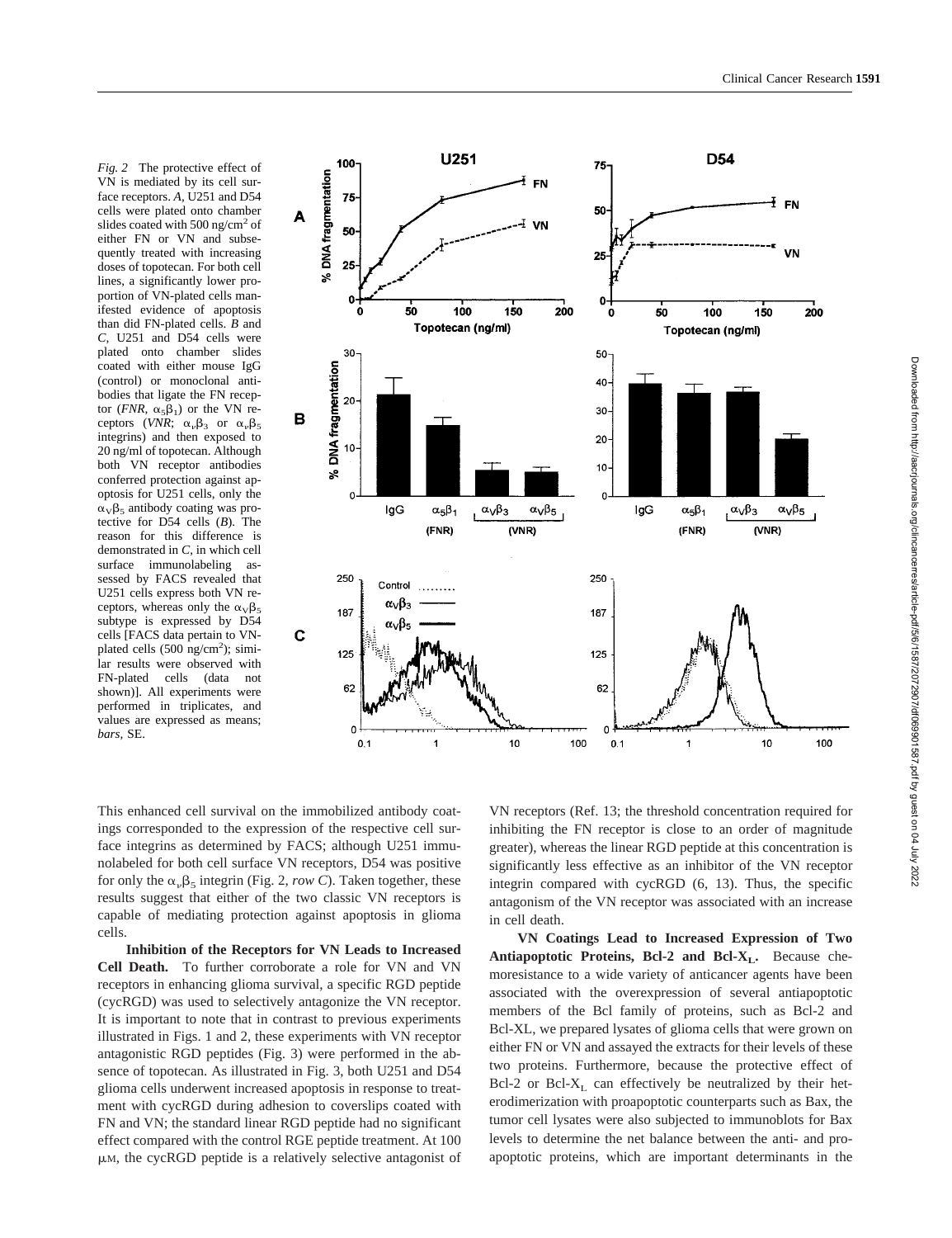

*Fig. 3* A VN receptor-specific RGD peptide can increase glioma apoptosis. Treatment of glioma cells with a cycRGD (100  $\mu$ M) that specifically targets the VN receptors led to increased apoptosis compared with the standard linear RGD or control RGE peptides. The increase in apoptosis associated with cycRGD peptide treatment was not a result of alterations in cell adhesion to coverslips (data not shown). Values are represented as means based on at least three separate experiments; *bars,* SE.

decision between cell survival and death, with the high Bcl-2: Bax or Bcl- $X<sub>L</sub>$ :Bax ratios typically favoring survival.

As illustrated in Fig. 4, both U251 and D54 cells plated on VN demonstrate a significant increase in the ratios for Bcl-2: Bax and Bcl- $X_L$ :Bax, largely as a result of increases in levels of Bcl-2 and Bcl- $X_L$ , because Bax expression remained relatively unchanged. It is interesting to note that both in the presence and absence of drug, the Bcl-2/Bax- as well as the Bcl- $X_L$ :Bax ratios were greater in cells grown on VN compared with FN. As such, the up-regulation of antiapoptotic proteins such as Bcl-2 and  $Bcl-X<sub>L</sub>$  may represent a possible mechanism by which VN confers enhanced survival to glioma cells.

## **DISCUSSION**

Although the classic functions ascribed to proteins that comprise the ECM have been limited previously to those of cell adhesion and structural scaffolding, recent reports have expanded the functional spectrum of these proteins beyond their simple adhesive roles. In this regard, ECM proteins have been shown to interact with their cognate cell surface receptors (integrins) in a variety of nonneoplastic cell types to initiate signal transduction events that enhance cell survival by way of inhibiting apoptosis (7). Whether an ECM-integrin interaction could confer a survival advantage to neoplastic cells, such as malignant gliomas, in the setting of a chemotherapeutic challenge had

not, however, been addressed previously. In this regard, we pursued the postulate that VN, an ECM protein whose expression is unique in the adult central nervous system at the interface where glioma cells encounter the normal brain parenchyma, may protect these tumor cells from apoptotic death induced by chemotherapeutic stress. To this end, we were able to demonstrate that VN is protective against drug-induced apoptosis in glioma cells and that this enhanced cell survival can be mediated by the cognate receptors for VN, because ligation of the classic receptors for VN ( $\alpha_{\nu}\beta_3$  and  $\alpha_{\nu}\beta_5$ ) also inhibited apoptosis (Figs. 1 and 2).

With regards to the VN receptor, the ligation of the  $\alpha_{\rm V}\beta_3$ integrin on endothelial cells has been associated with an increase in the expression of the antiapoptotic protein, Bcl-2 (17). Given that the overexpression of Bcl-2 has been correlated with a chemoresistant phenotype in numerous peripheral tumors (18), we pursued the hypothesis that the survival advantage conferred by VN to glioma cells may also involve an increase in the levels of Bcl-2 expression. In concordance with this postulate, Bcl-2 levels were indeed found to be higher in lysates of both U251 and D54 glioma cells plated on VN, compared with those of FN-plated cells (Fig. 4). Moreover, VN-plated glioma cells demonstrated increased expression of another antiapoptotic protein, Bcl- $X_{I}$ . The observed increases in the expression of these two antiapoptotic proteins may thus underlie the survival advantage observed with the VN substrate.

Bcl-2, Bcl- $X_L$ , and other antiapoptotic members of the Bcl family of proteins exert their protective effect, in part, by inhibiting the mitochondrial release of cytochrome *c* (19, 20), a critical cofactor in the proteolytic activation of the caspases, the effector molecules of apoptosis. Evidence for a role for the Bcl family of proteins in the treatment-resistant phenotype in malignant gliomas has been demonstrated previously. Nagane *et al.* (21) have reported recently that the resistance of glioma cells that harbor the constitutively activated mutant epidermal growth factor receptor to cisplatinum therapy was a consequence of the up-regulation of  $Bcl-X<sub>L</sub>$ . Moreover, the endogenous or ectopic overexpression of either Bcl-2 or Bcl- $X_L$  in glioma cells has been shown to be able to abrogate programmed cell death induced by radiation (22) or chemotherapeutic agents, such as nitrosoureas (22), cisplatinum (21, 23), and agents that target various components of the growth factor signal transduction cascade (24–26). However, although the antiapoptotic role of Bcl-2 and Bcl- $X_L$  in gliomas has been characterized, the regulation of these proteins by the ECM in the context of high-grade gliomas has not been assessed previously. In this report, we have demonstrated that VN, an ECM protein expressed specifically by glioma cells *in vivo*, increases the expression of these antiapoptotic proteins in glioma cells with a concomitant reduction in chemotherapy-induced programmed cell death (Fig. 4).

The mechanism by which the VN-VN receptor interaction modulates the expression of Bcl family proteins has been addressed in the context of endothelial cells, in which the ligation of the endothelial  $\alpha_{\nu}\beta_3$  integrin is associated with a decrease in p53 levels (17). p53, when present, typically decreases Bcl-2 and increases Bax (27), thereby tipping the ratio in favor of Bax and thus cell death. Therefore, upon  $\alpha_{\rm v}\beta_3$  ligation, the reduced p53 expression observed in endothelial cells leads to the opposite situation, in which there is an increase in the Bcl-2:Bax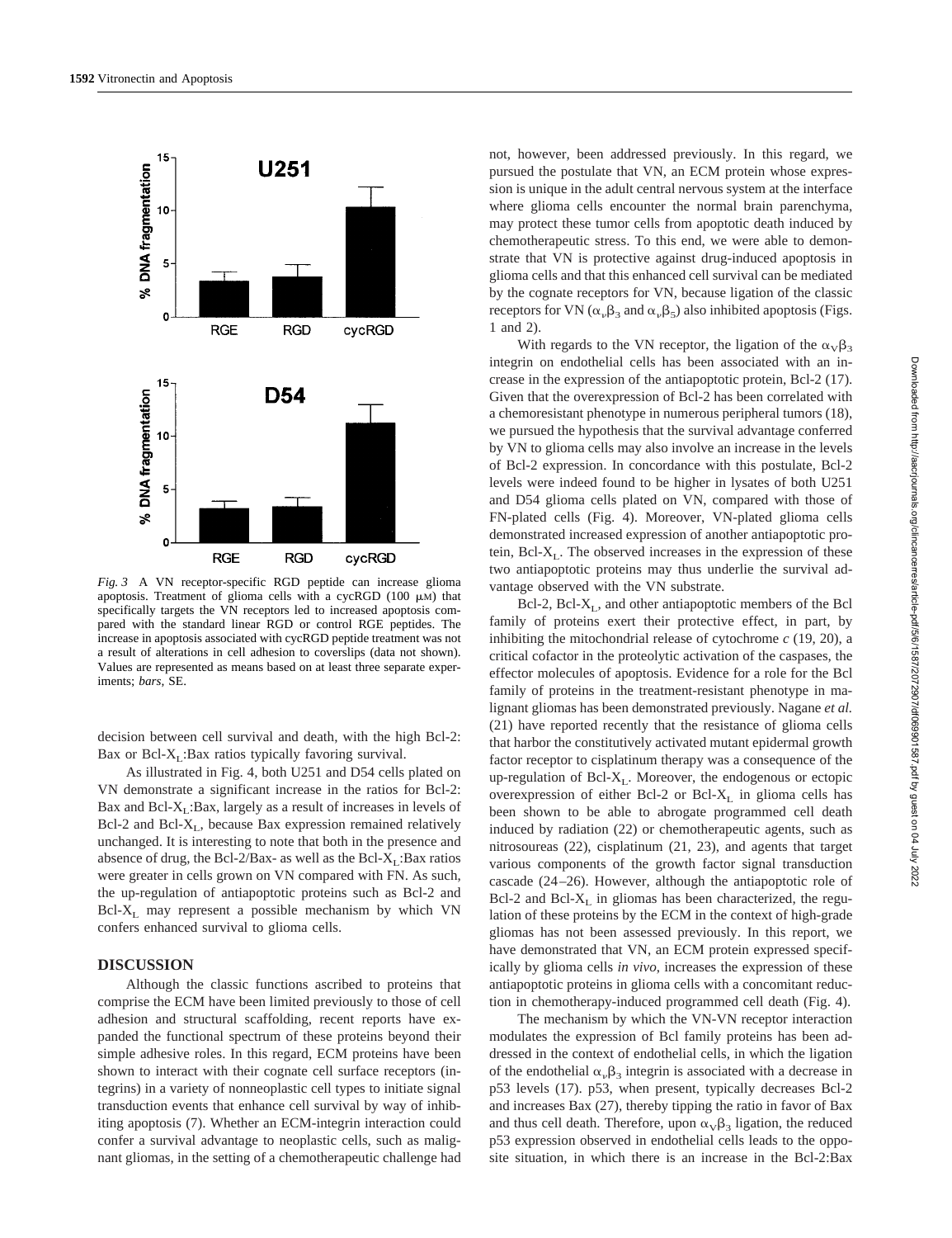*Fig. 4* Glioma cells grown on VN express higher levels of the antiapoptotic proteins, Bcl-2 and Bcl-XL. Cells seeded onto ECM coatings were treated with either 20 ng/ml of topotecan  $(+)$ or vehicle  $(-)$  for 2 days under serum-free conditions, following which cell lysates were prepared and assayed for levels of two antiapoptotic proteins  $(Bcl-2$  and  $Bcl-X<sub>L</sub>$ ) and their proapoptotic counterpart, Bax. Immunoblots show that although Bax levels do not fluctuate, levels of Bcl-2- and Bcl- $X_L$ increase when the cells are grown on VN (representative blots in *A*), an effect that is most apparent in the absence of topotecan. Immunoblot signals were quantitated with a densitometer, and the signals for Bcl-2 and  $Bcl-X<sub>L</sub>$  were normalized to Bax levels to obtain the ratios for the Bcl-2:Bax  $(\blacksquare; B)$  and Bcl-X<sub>L</sub>: Bax  $(\mathbb{Z}; C)$ . For each set of histograms, the Bcl-2:Bax or Bcl-XL:Bax ratios derived from cells seeded on FN coatings in the absence of topotecan were designated arbitrarily as 100%. Histograms reflect at least three separate experiments with values representing means; *bars,* SE.



ratio, hence favoring cell survival (17). However, it is important to note that for the glioma cells evaluated in our present study, the p53 status for the D54 is wild type, whereas the p53 status in U251 is mutant. As both glioma cell lines demonstrated an increase in Bcl-2 expression when grown on VN (Fig. 4), our findings suggest that the increase in Bcl-2 levels and resistance to apoptosis conferred by VN in glioma cells may be independent of the p53 status.

The importance of the interaction between VN and its receptors in the survival of glioma cells is further supported by our observation that antagonism of the VN receptor sensitizes glioma cells to programmed cell death (Fig. 3). It is important to note that the increase in apoptosis after treatment with the VN receptor antagonist, cycRGD, occurred in the absence of a chemotherapeutic agent (*i.e.,* topotecan), further suggesting that the VN receptor itself may serve as a potential target for novel therapeutics. The potential therapeutic utility of VN receptor antagonism has been assessed in the setting of endothelial cells, which require the VN receptor  $(\alpha_{\nu}\beta_3)$  for cell survival. Treatment of animals with a neutralizing antibody against this integrin is able to induce massive apoptosis of proliferating endothelial cells that express this integrin and thereby induce regression of tumors *in vivo* by an antiangiogenic mechanism (8). More recently, peptidomimetic inhibitors of the  $\alpha_{\nu}\beta_3$  integrin have been developed, and encouraging preclinical results of studies conducted with animals inoculated with germ cell tumors have been reported (28).

Although these anti- $\alpha_{\nu}\beta_3$  agents have been shown to be effective as monotherapy, they have yet to be evaluated in combination with other drugs. With respect to gliomas, the antagonism of the VN receptors, such as the  $\alpha_{\nu}\beta_3$  integrin, may sensitize tumor cells to standard chemotherapeutic agents to which the cells were resistant previously. For example, as illustrated in Fig. 2A, the  $IC_{50}$  for topotecan-induced apoptosis for glioma cells plated on VN was 130 ng/ml, a drug concentration that is well beyond the cerebrospinal fluid levels that can be attained with the maximum tolerated dose of this drug (15), thereby effectively rendering these cells clinically resistant to this drug. In contrast, the  $IC_{50}$  of 35 ng/ml for glioma cells seeded on a non-VN substrate (FN) is achievable in the cerebrospinal fluid of test subjects. In this regard, the expression of VN by glioma cells selectively at the advancing tumor margin may underlie, in part, the observation that the great majority of tumor recurrences occur here, because the local deposition of VN may contribute to the chemoresistance of glioma cells in this location. Conversely, agents that disrupt the VN-VN receptor interaction may serve a potential role in sensitizing glioma cells to cytotoxic drugs.

In conclusion, we have presented data in this report that for the first time ascribes an antiapoptotic role to the VN-VN